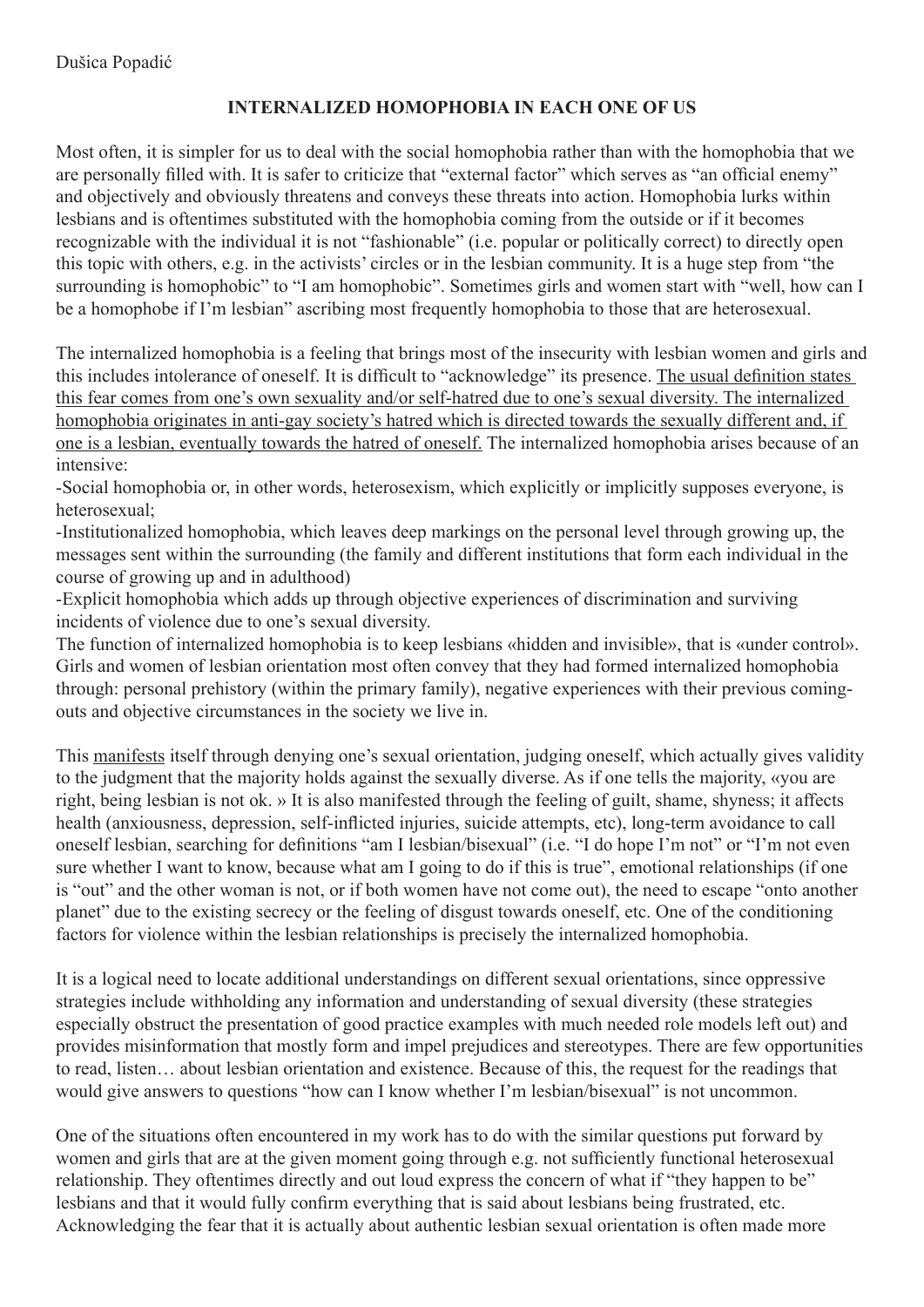difficult by the repetition of social imperatives and by the temporary forgetting that within the countries, that do not recognize the right to sexual diversity (neither the law nor the level of awareness in people allow this), it is "learned" to be heterosexual. Through this, one has not had equal possibility to orientate oneself in favor of another sexual preference. Instead of awareness within the described setting, the repetition of stereotypes' multitude is at work (e.g. "why haven't you found a 'proper' man) and self-stigmatization. There is a threat that pertaining towards the majority (in other words, the safe) category is being replaced by the minority one and it will always be attacked by the majority… Not accepting oneself (within the, so called, "one's own household", that is the diversity of one's own identities) complements itself with the anticipation of not being accepted by the people from the surrounding, but it can be reverse as well.

Making one's own sexual orientation welcome to all of the identities that each person possesses (the identity of a student, daughter, sportswoman, sister, good organizer, hairdresser, journalist, etc.) can become much easier if, instead of socially rigid and outspokenly (un)wanted categories we pose sexuality and sexual identity, we pose these as a continuum where everybody can be found. The continuum is imagined as a straight line at one end of which it is written "heterosexuality" and at the other one "homosexuality". Along the entire length of this line – "from – to" – we can imagine our surrounding, and ourselves. The context, which is most certainly much helpful in understanding and accepting oneself, is seeing one's own sexual identity as the continuum that has realistic possibilities to safely reach any of the identities on the imagined line. The person can also move along this line, as well as be encouraged to take different identities out of which all have social permit. In any case, within the context of respecting human rights, and contrary to all that we have learned in this society and to what we have been exposed, this context acknowledges democracy, that is the right to be different.

## **Primary family and the conflict of loyalty**

(Consult the authoress article dated January, 2004 where she discuses the specificity of parent separation process during adolescence)

Internalized homophobia is often most clearly shown within the relation to the primary family. The decision of "whether to tell or not" that one is a lesbian appears as crucial for the personal growth of women and girls lesbians. The dynamic that describes both gender roles and all of the striving for patriarchal values, power and the state is very interesting. Let us, for example, consider the situation when a girl conveys that her mother is suspicious or is, somehow, already aware of girl's falling in love with other girls. With this the realistic possibility of the father's knowing the same information and a certain kind of an automatic response to this would be the daughter's plea to the mother "not to tell daddy" or mother's suggestion "I won't tell daddy, if…" I record the cases when such conditioning on the practical level means: 1) recurrence of secrecy (until the moment of coming out a daughter had already lived her identity in secrecy and fear, and the exchange between the mother and daughter is being kept as a dirty secret, i.e. the message to the daughter is "you are dirty") or 2) a form of blackmail "I wont tell daddy if you stop this, if you find a boyfriend, if you seek help, etc". Here we see mothers as the relentless keepers of "the head of the family", the father, who at this time they "don't want to bother", but they use power from their role of "the family pillar" and they try to take care of everybody. Some cases are more concrete in the way mother's demand of finding professional help within the form "heterosexual therapist employed within the state institution sought". At this moment it is important to notice the girl's internalized homophobia through the repetitive fear that the therapist who does not work in the state institution would not be credible in the line of work she is expert in, and even this goes further to suppose that it is "obvious" she is not heterosexual. The fear is also intensified by the mother's possible demand that they visit a therapist together and this practically means the mother will take the daughter and have the opportunity to meet the expert providing counseling.

Consistently, I have been noting that girls and women of lesbian orientation had themselves consulted different health institutions having numerous questions regarding their own sexual orientation and had often given up therapy after certain time. Many of them have sought therapy and conveyed other contents as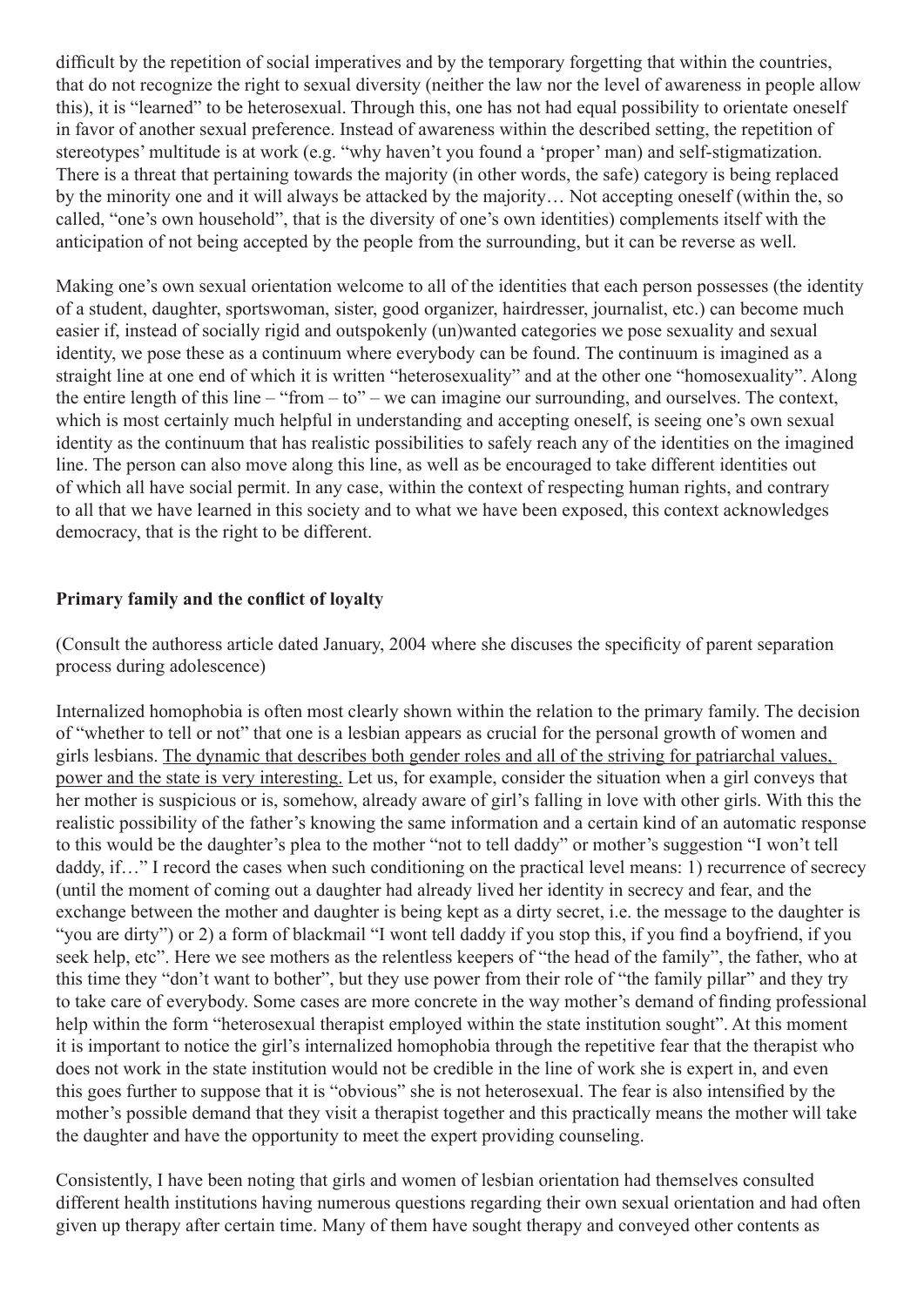acute problems, waiting for a sufficient level of trust in the help giver so that they would be able to express what they have actually come for. The experiences are different. The negative experiences certainly further "copy" poor feelings towards oneself.

Women and girls often fear that "something will happen to them" should their parents learn their daughter is a lesbian. Actual formulations are that the parents will be hurt, that it will affect their health (or especially the health of one parent who may be chronically suffering from some illness). It is important to consider what this phantasm is actually made of and what is "the worst case scenario". Developing this phantasm in the degree of "101%" is important through the answering of the questions: what is really going to happen when you come out, what do you base your fears on, what kind of communication have you had in your family on some controversial topics (that concerned you personally), what does their negative reaction personally mean to you, for how long (according to your most negative prediction) their reaction can take place ("time does not stand still"), how are you going to deal with this, what are you going to do in your everyday-life during this time ("would I be able to live with this"), what exactly would change in your everyday-life (e.g. is there economical dependency from parents or any other relevant attachment), how long you believe your feelings would last and what intensity you predict (most often girls predict the feelings of rejection, being unloved and similar), have you ever heard about the examples of bad/good practice when coming out to parents, do you personally remember an example of bad/good practice when you came out to somebody as lesbians, what do you consider affected that person's (non)acceptance...

What is most common in all these fears is of course the well-known anxiety of parents' terminating all contacts (or the punishment would go in some other way), that they would reject the daughter – actually, not love her anymore. It is important to deconstruct paralysis when coming out is delayed due to the real danger for the parent's health in informing oneself more of the predicted aftereffects through examining exact data on the previous alike cases as well as on the parent's illness itself. Nobody can argue with the persons with internalized homophobia since this is the process that the person herself needs to go through. The power of internalized homophobia is fully seen in aborting the process in its initial steps strengthening the person in her fear and not allowing her to perceive the entirety of her life where the relationship with the parents is just one of the issues during adulthood. Some of the above posed questions can assist in establishing the real, instead of "the worst case" scenario. The importance of traversing the entire phantasm lies in the more precise location of the reality.

Coming out to one's parents is certainly connected to some concrete unpredictable outcomes. The paralysis, often present for many years, has to do to great extent with the **conflict of loyalty**. Looking at this in a simplified and more "potable" way, the person sees her sexual identity and her family as opposed. As a child she learns about all her parent's expectations; out of many are the obedience, being pertinent etc. These expectations also condition that one must not be much different from the context one originates from, that is one is allowed to have some "desirable differences" e.g. to acquire higher education which is allowed to be higher than your parents' (which will also create certain dynamics on the parent – child relation), but this is also something through which the parents affirm their parenthood as successful and the achieved child's identity is in concordance with it.

Different sexual orientation from the majority one poses great challenge for the system of family values and the basic question that the child needs to deal with is "can I be that different". Another question is "can you be your own (autonomous) self", and children go through this in their relationship with the parents when choosing friends, profession, appearance, partners etc. Should some of the autonomous segments come to oppose the family values, problematic situations may arise. To be autonomous means to realize one's own identities. The generation of our parents often did not succeed in achieving this goal and one can often hear how they wished to be or to do "this or that", but some circumstances did not allow it, they claim to have sacrificed themselves for the children, often their dirge directs as "If only had I…!" All this adds up to the heritage children need to deal with. The decision to "be one's own (autonomous)" often means to "be better than one's parents" which is very difficult to give oneself the right to, given the described conflict of loyalty. Not acknowledging this process with girls and women lesbians, long-term paralysis occurs, with bad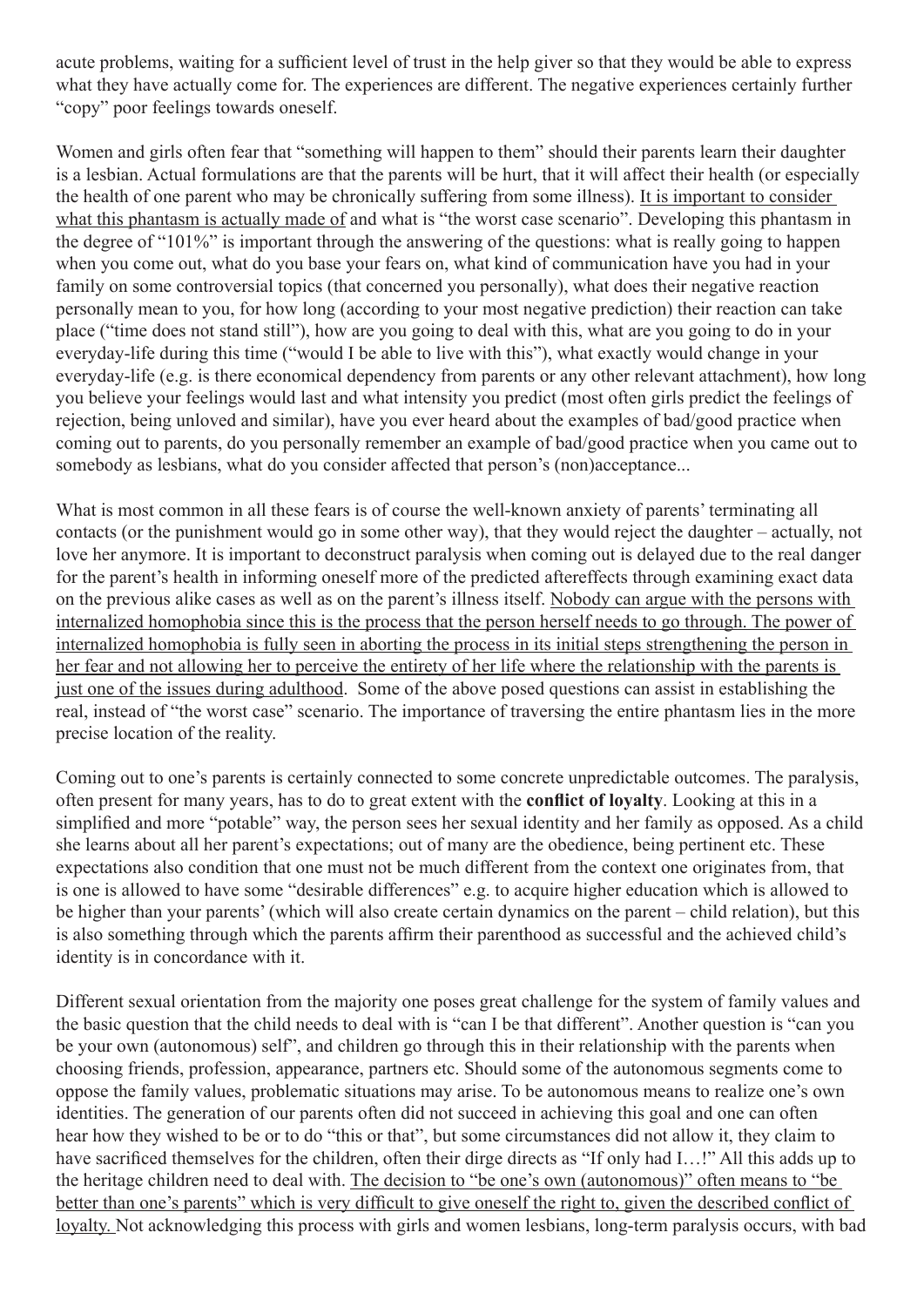feelings towards oneself intensifying. The decision to allow oneself to be what she is becomes difficult to make and this process is surely not occurring in its entirety on the conscious level.

Some of the questions that may help estimate the stage one is currently going through follow:

- Can I live with the fact that I would be free with what I am, which my parents (mother/father) never were?

Is my goal to keep a secret or to allow myself to enter the process that would bring about my coming out to people around me?

When I imagine myself as a 40-year old lesbian, how do I see the relationship with my parents at that moment? (In this mini phantasm "when will I be ready to be openly lesbian?" the age can slide upwards e.g. 5 or 10 years from the current age of the reader).

## **Coming out and internalized homophobia**

Realizing coming out as a long-term process, lasting on the average from 10 to 14 years helps in assessing one's own tempo within the process and how big an impact the internalized homophobia has on your tempo. However, it is also important to discern whether one is "stuck" into one of the phases as well as to know that some women and girls will never achieve integration, i.e. the synthesis of identities as an outcome of this process.

**Vivienne Cass** suggests a coming out model that is comprised out of six phases:

The first phase: **Identity Confusion**. General feeling of one's being different.

The second phase: **Comparing Identities**. Having awareness of the homosexual feelings. Still, the person believes that this can be a phase or this is about the feelings for one particular person.

The third phase: **Tolerating identity**. Stronger homosexual identity and starting one's search for other homosexuals.

The fourth phase: **Accepting the identity**. Intensified contact and connecting with other homosexuals.

The fifth phase: **Pride of one's identity**. The phase "These are my folks (this is me)" during which the person starts to come out to increasing number of people and often feels angry with heterosexuals with little appreciation of their institutions/categories.

The sixth phase: Synthesis of the identity. The intense anger from the fifth phase is gone and the person starts to see less of the dichotomy between heterosexual and homosexual world while keeping the pride of lesbians and gays.

**Eli Coleman** suggests coming out model, which is comprised of five phases and is focused on romantic relationships.

The first phase: **Pre-coming out**. General feeling of one's being different.

The second phase: **Coming out.** The person becomes aware of homosexual thoughts and phantasms and begins to establish contact with other homosexuals but at the same time keeps her/his sexual identity secret from her friends.

The third phase: **Exploration**. The person «experiments» through new social interactions at the same time improving the notion of oneself.

The fourth phase: **The first romance**. After a period of sexual experimenting, the person may wish for a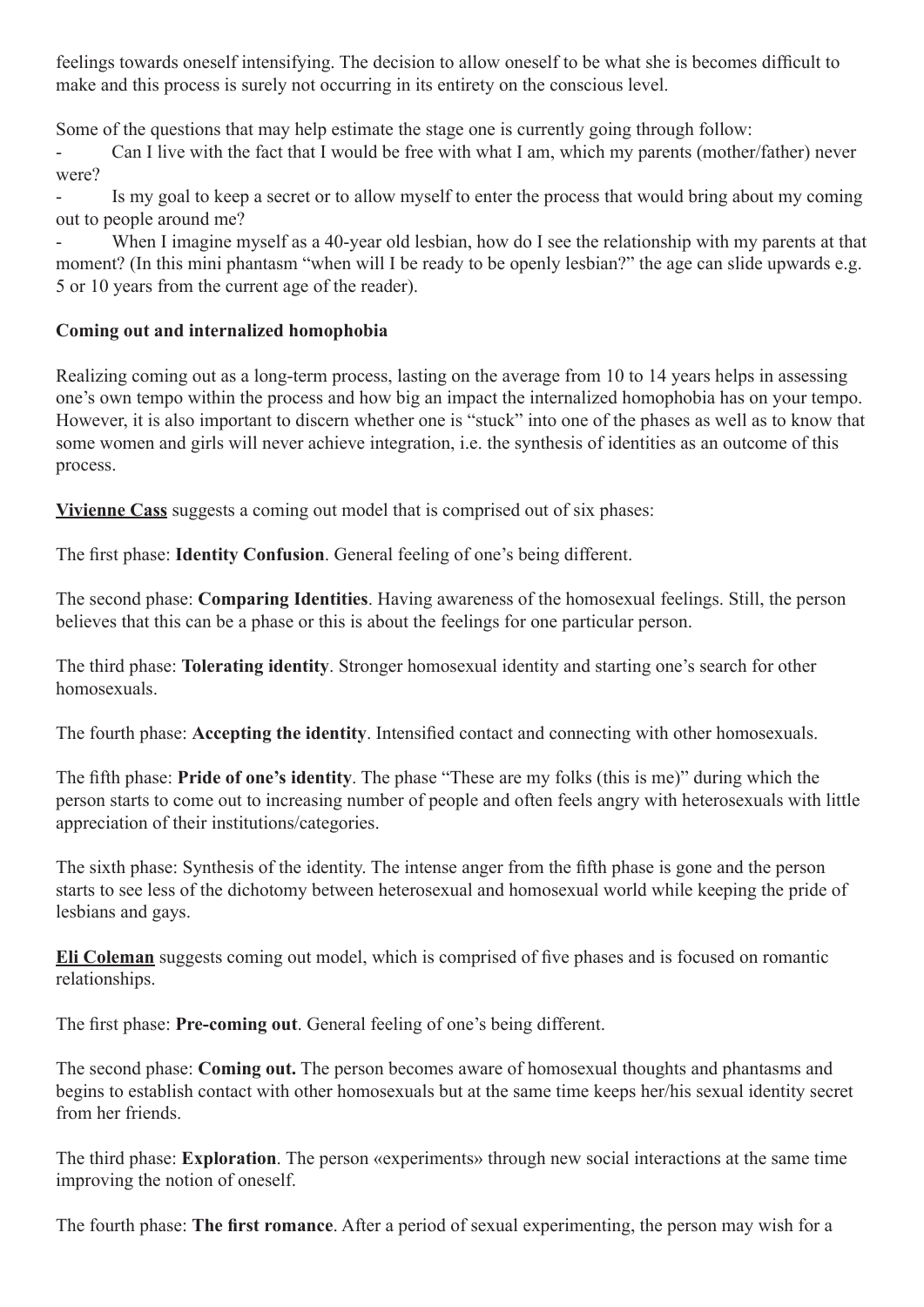more stable relationship that requires commitment.

The fifth phase: **Integration**. The person's «public and private identities become a unified and integrated notion of oneself... the emotional attachments are often characterized by a lesser degree of possessiveness, truthfulness, and mutual trust, and can be more successful than the first ones".

**Some real life situations that illustrate the way internalized homophobia can slow down the coming out process:**

**a) FEARS OF DISCLOSURE – Two working women are in a long-term emotional partnership. One of them believes that her family knows about her lesbianism. Every time her parents visit with them the other, one moves out to the guest bedroom and the apartment is arranged in such a manner that in no way lesbianism can be observed. The same situation can reoccur when other woman's parents visit. Both of them believe that their parents perceive them only as good roommates. b) UNEASYNESS IN PRESENCE OF "OBVIOUS" LESBIANS – A girl does not like to mingle** 

**on the "lesbian scene", she is concerned that somebody can see her coming in or out of the cafes she heard of being gay meeting places. There is a woman in the company she works for she would rather not be seen together since, "she is so obvious in her looks and behavior that somebody could start adding two and two together".** 

**c) REJECTION AND CRITICIZING ALL HETEROSEXUALS (HETEROPHOBIA) – A woman who is actively involved in the lesbian community and is working on the lesbian SOS Hotline rents a flat with another two lesbians. Whenever possible she avoids contact with heterosexual persons and men. She criticizes some heterosexual women she knows because of their relationships with men.**

**d) BELIEF THAT LESBIANS ARE NOT DIFFERENT FROM HETEROSEXUALS – A schoolteacher in a small primary school has been living for 15 years with her lesbian partner. They do not socialize within the lesbian community but have many friends, mostly heterosexual, that they regularly visit with. They believe that lesbians show their sexuality far too much and what one does in bed is one's private business and should not be of anybody else's concern.** 

**e) ATTRACTION FOR INACCESIBLE WOMEN – A girl is in love with her best friend "who is straight". The friend suggests moving in together and assisting with paying high rent on the apartment. The girl has serious mood shifts. If the friend is OK with her, she feels exhilarated. If the friend ignores her or brings a boy home, she is devastated. The girl believes if she is patient enough her friend will "settle down" and at one point would desire to be with her. The friend seems completely unburdened by any difficulties whatsoever that would concern her own sexuality and appears to be very content with her heterosexuality. (This example can include at one point an open confession of love to a friend after which all runs "as if nothing had happened".)**

**f) "SHORT-TERM RELATIONSHIPS", VISIBILITY AND POTENTIONALLY HIGHER RISK OF DISCRIMINATION – An employed woman who is working on a well paid position within a firm. She works overtime and has both an exciting job and social life. Just as her new lesbian partner has wished to get to know her better she pretends to be far too much occupied with work to be in a relationship and to prefer to "keep things simple".**

**g) SUPERIORITY CONCERNING HETEROSEXUALS – Two friends who both feel very good about their lesbianism. One of them is in a humanist profession, while other is an artist. They feel very superior within their professions. The first one believes that her lesbianism has enabled her to be more sensitive for human sufferings, and the other considers homosexuals more creative from the heterosexuals. They both think: "We are better because we live harder lives".** 

**h) BEING A SINGLE MOTHER AND RAISING A CHILD - A woman, who knows she is a lesbian, decides to enter a marriage with a man because she thinks that a child needs parents of both sexes. Although this partnership has been dysfunctional for a long time, she feels she is not able to leave it, "since, the child needs a father".**

Activists and internalized homophobia – Activists often state the lack of economical independency as a reason for not coming out to their family members or consider that the family already supposes or knows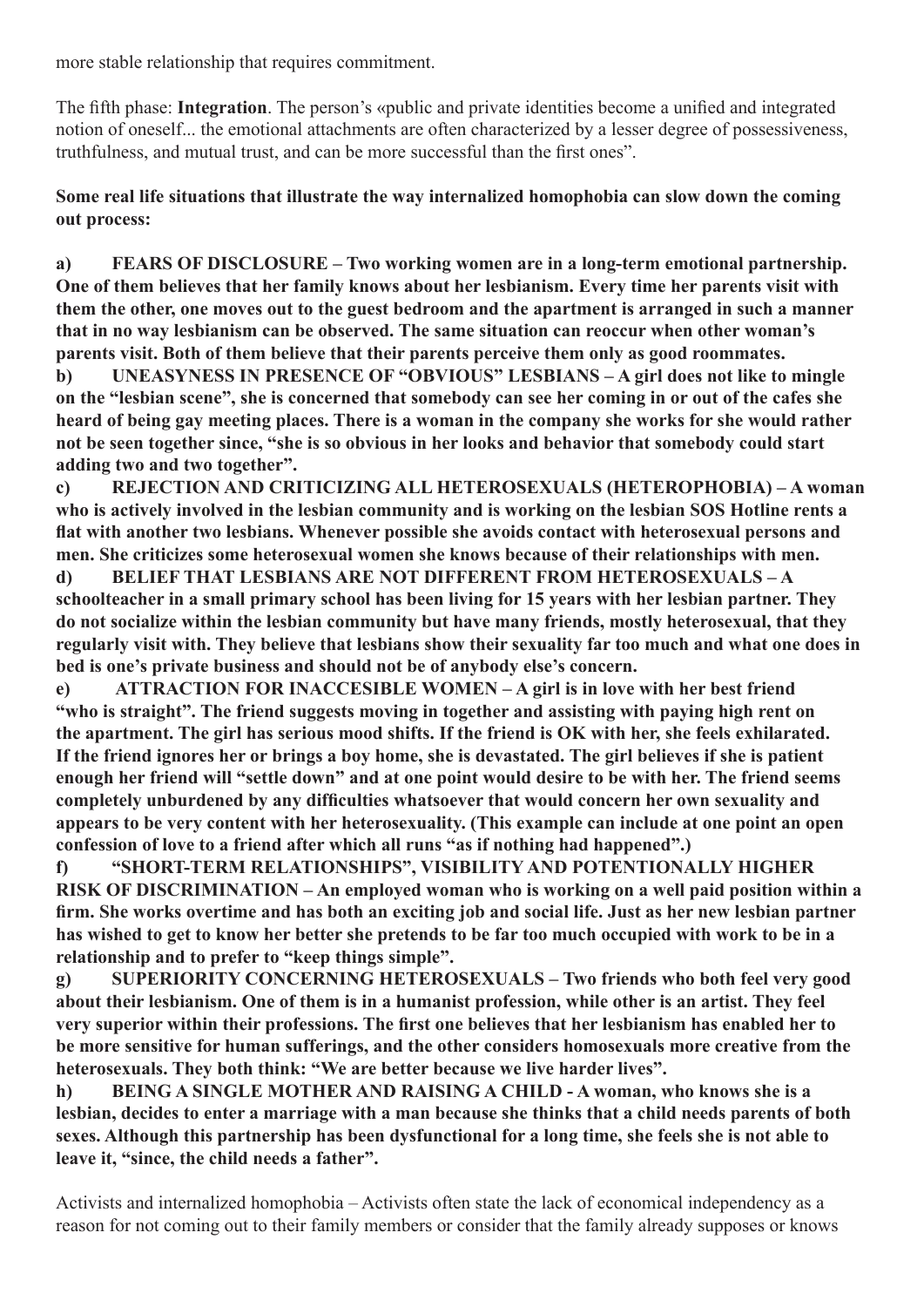but this is the topic which is not talked about. "Selective" coming out, e.g. to be out in a limited social circle and taking part in only certain activities within the lesbian community but not at her workplace within the state company, or to be "basically out", but not being ready to appear in the media – all this can sometimes intensify the internalized homophobia (consult the authoress article dated January 2004 where the advantages and disadvantages of a ghetto are discussed).

The decision about coming out is up to each girl and woman of lesbian orientation who owes this decision to herself so that she can achieve personal growth. The object of personal review comes in a situation when an activist is economically independent, does not live in the same city with the members of her family and exists in a "free" lesbian existence. The long-term paralysis gives away an impression as if somebody put a spell on you and you feel as if there is nothing you can do but preserve the status quo. There is an impression as if your behavior in one of its basic parts is being controlled by somebody else; you do not control your life. Although any conversation on this matter can also make activists angry, it is oftentimes imposed as a paradox reminder of the activists being precisely the ones whose work, by definition, is in a public eye. The activist that deals with the issue of lesbianism becomes an activist because of those women who keep quiet about themselves. The question here imposes itself of how public work can be accomplished if one active in it is not out with her own identity?! Internalized homophobia here takes its specific toll by slowing down the dynamics of lesbian movement development.

It is interesting to look at the phenomenon of "women's solidarity" within the lesbian community, and in the context of internalized homophobia. The friends – in our surrounding or part of the surrounding – that are not out, or can recognize themselves in some of the coming out phases (before the integration phase), are sometimes braver to encourage other in coming out as lesbians. Through this projection oftentimes "a battle of one's own" is actually fought but with "consequences other than mine" outcome. It is many times seen that the community instantly makes "diagnostics" of family violence and proclaims it as "the arch enemy" against whom they should fight. It is correct that girls and women can be exposed to violence precisely because of their lesbian orientation. However, this is not always the case. When we discuss violence, it is necessary to care about the same person's loyalty towards her own family and not to support her in "choosing sides". It is advisable to listen well to the person's readiness in given times and respect this. Especially in the situations of economical dependency, both before and after coming out, the family remains the only stronghold for women and girls. This standpoint is particularly visible when the disabled women, who make up a part of a lesbian community, are in question.

The fundamental question when trying to be a support for the person in her lesbian identity is "do I see a real person in front of me?" It is important to establish whether you have truly eluded the trap of projecting your own notions, images and concepts that are part of your lives and your fears and without careful listening to the person in front of you. The precious feelings that the person exerts bear responsibility to the therapist – they are about the person's own life.

## **To conclude...**

Internalized homophobia is a central clinical issue when working with lesbians.

Regardless of what other issues of lesbian existance are talked about, it is inevitable to touch upon internalized homophobia. Some of the suggessted ways to overcome this deal with:

- the conversion of stigma (using the term «lesbian» for oneself and others, visiting meeting spots for lesbians, taking part in the work of lesbian organizations etc).;

Coming out in different spheres of life;

- Adjust the way of life with one's identity (sharing a life with a partner and openness about "no, we are not roommates, we are a couple");

Working on self-respect and self-esteem.

It is customary, in the developed democratic states, to have successful long-term strategies against social